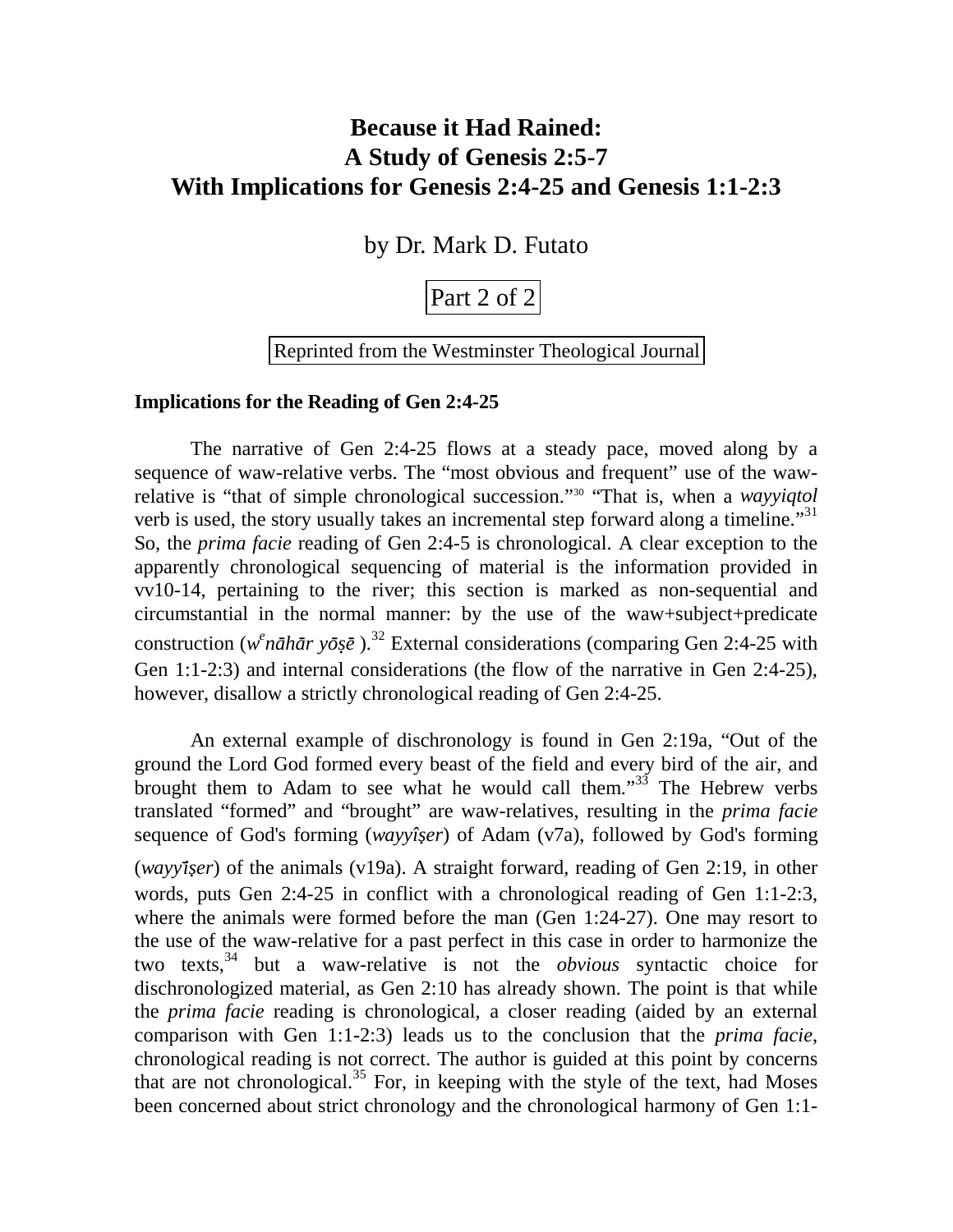2:3 with Gen 2:4-5, he could have syntactically signaled the dischronology of Gen 2:19 with the waw+subject+predicate construction, as in Gen 2:10, or with a relative clause containing a perfect verb for the past perfect, as in Gen 2:8 (<sup>a</sup> s<sup>*e*</sup> y as *ar*, "whom he had formed").

A key internal consideration confirms that strict chronology is not the organizational control for Gen 2:4-25. Having formed Adam (v7a), God proceeded to place Adam in the Garden (v8b),

> $7$ Then the Lord God formed man of dust from the ground, and breathed into his nostrils the breath of life; and man became a living being. <sup>8</sup>And the Lord God planted a garden toward the east, in Eden; and there He placed the man whom He had formed.<sup>36</sup>

But then in v15 we read,

Then the Lord God took the man and put him into the garden of Eden to cultivate it and keep it. $37$ 

 Again, the verb translated "took" in v15 is a waw-relative, that, if taken to indicate chronological sequence, would result in Adam being placed in the garden in v8 and then being placed in the garden a second time in v15. I suppose one could argue that Adam was put in the garden in v8, was removed from the garden or that he left the garden without our being told, and was subsequently put back in the garden in v15, but such straining to maintain a chronological reading of the text is unwarranted, especially since there is an easier solution, one that is explicable within the conventions of Hebrew style.

Gen 2:4-25 provides an example of the Hebrew stylistic technique of synoptic/resumption-expansion.<sup>38</sup> A Hebrew author will at times tell the whole story in brief form (synopsis), then repeat the story (resumption), adding greater detail (expansion). Such is the case in Gen 2:4-25.

Genesis 1 is the prolog to the entire Book of Genesis,  $39$  and Gen 2:4 is the heading to Gen 2:4-4:26, the first of ten "toledot" sections that provide the structure for the Book of Genesis as a whole.<sup>40</sup> Gen 2:5-7 provides the setting for Gen 2:8-25 in particular. Gen 2:8 is a synopsis of the whole that is resumed and expanded in Gen 2:9-25.

The synopsis has a twofold nature, in keeping with the twofold nature of the introductory vv5-7. First, God planted a garden (v8a), then he placed in the garden the man whom he had formed (v8b). This synopsis with its focus on vegetation and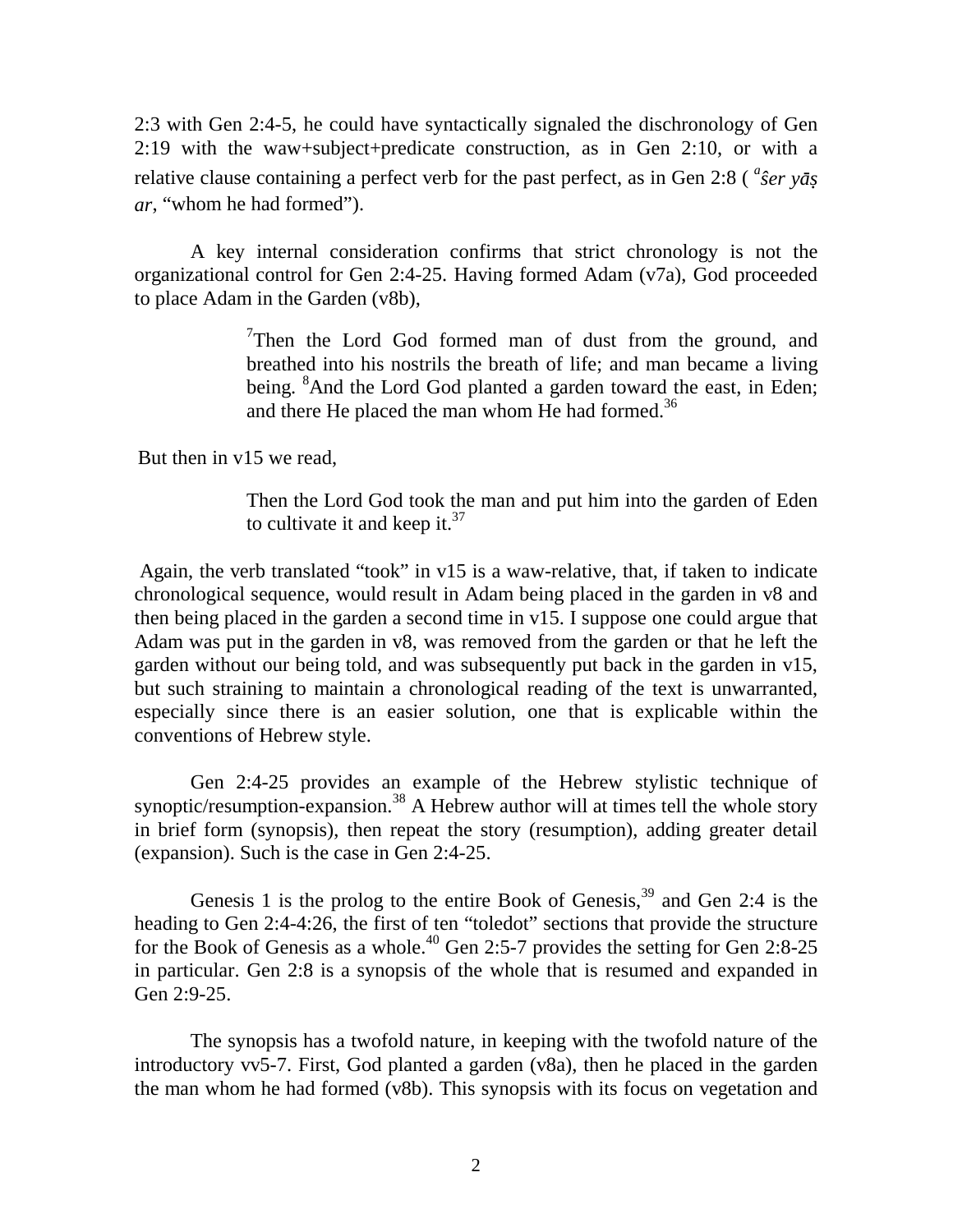the man in the garden is clearly integrated with and flows from the preceding concern with the lack of vegetation and the lack of a man to cultivate the ground. In other words, the coherent picture that emerged in vv5-7 continues to manifest itself in the synopsis of v8. Gen 2:4-25 is not a second account of the creation of the heavens and the earth, but is an account that focuses on the planting of a garden and human life in that garden (vv9-25), as the introduction anticipates and the synopsis articulates.<sup>41</sup>

Verses 9-14 resume and expand v8a, the planting of the garden. Verses 15-25 resume and expand v8b, the putting of the man in the garden.

Verses 9-14 resume and expand v8a. In v9a the planting (*nt.* ) of the garden is detailed in terms of God causing to sprout (*smh*) from the ground "every tree that is pleasing to the sight and good for food." Pleasing to whose sight and good for whose food? The man's sight and his food, obviously. In addition God caused the tree of life and the tree of the knowledge of good and evil to sprout (v9b); both of these trees find their meaning in relation to the man as well. Not only does v9 pick up the first half of the twofold synopsis in v8a, but it also picks up the first half of the twofold problem in v5a: there was no vegetation. Verses 10-14 go on to describe the river that waters the garden and that then divides and flows through such places as Havilah, Cush, and Ashur: places where *people* live. The gold and precious stones are of value to the *people* who would live in these places and to those with whom they would trade. Gen 2:9-14 describes a *garden of vegetation* clearly designed for *human habitation*.

Verses 15-25 resume and expand v8b. Verse 15 repeats v8b with different vocabulary and adds the explicit purpose for placing the man in the garden: "to cultivate ( *bd*) it." Not only does v15 pick up the second half of the twofold synopsis in v8b, but it also picks up the second half of the twofold reason in v5b: "there was no man to cultivate ( *bd*) the ground." Verses 16-17 explicitly connect the man and the vegetation, as the two were implicitly connected in v9. The remainder of the text (vv18-25) provides the details of how God created a suitable helper for the man in the garden. By the end of Genesis 2 the man and the woman are living blissfully in the garden.

# **Summary**

Gen 2:4-25 is a highly structured topical account with a twofold focus on *vegetation and humanity*. The twofold problem of no wild vegetation and no cultivated vegetation (v5), owing to the twofold reason of no rain and no cultivator (v6), provisionally solved in a twofold way by the sending of rain clouds and the forming of a man (v7), is roundly resolved in the twofold synopsis of God planting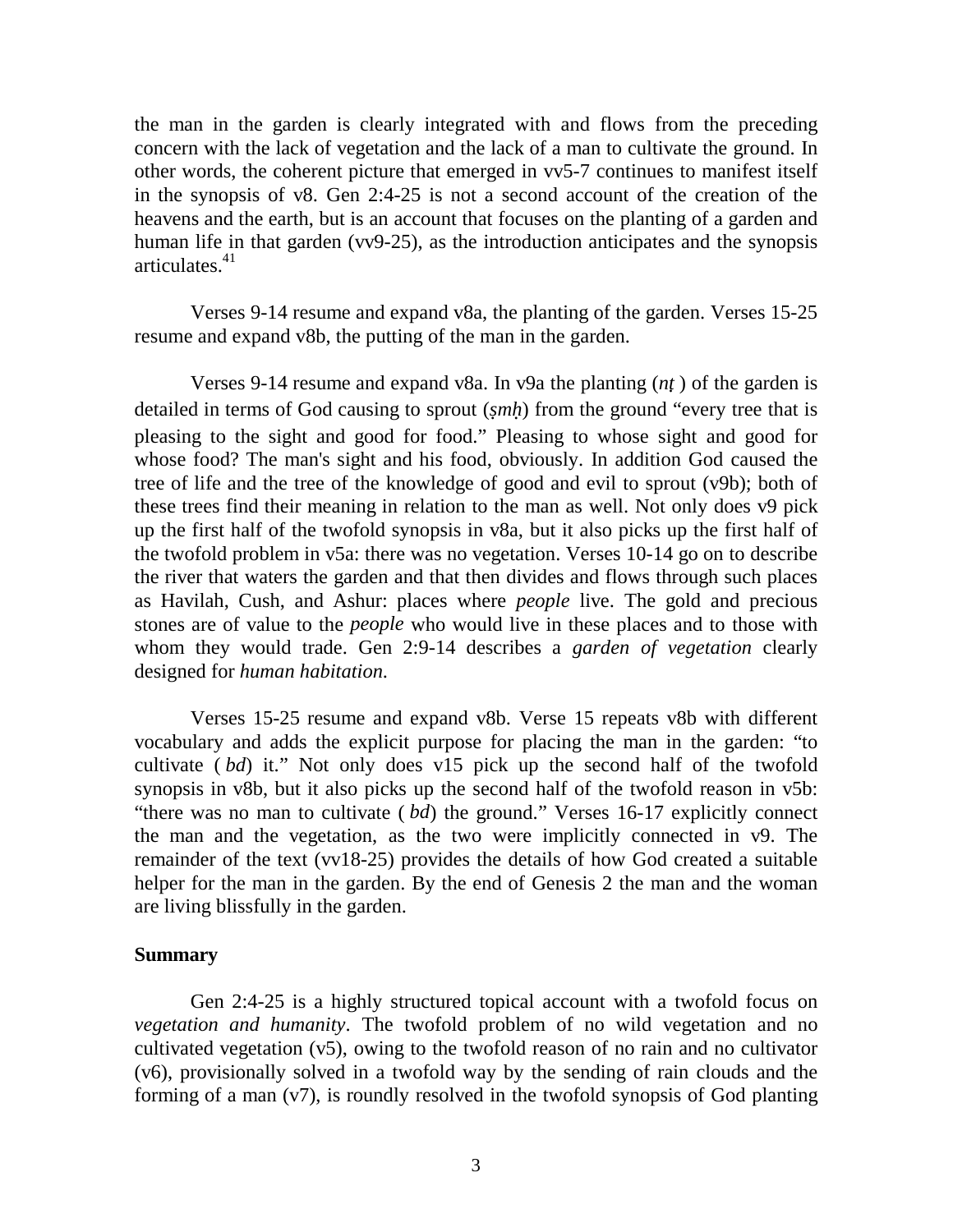a garden and putting the man in the garden to cultivate it (v8), and the twofold expansion with the same focus on *vegetation and humanity* (vv9-25).

#### **Implications for the Reading of Gen 1:1-2:3**

Gen 1:1-2 and 2:1-3 form a frame around the creation account. The initial sentences of the opening and closing sections with their repetition of "the heavens and the earth" form an inclusio.

Genesis 1 begins with the grand affirmation that in the beginning God created everything. Like Gen 2:5-7, Gen 1:2 provides the setting for the following material. Parallel to Gen 2:5 with its twofold problem, Gen 1:2 presents a twofold problem: 1) the earth was "unproductive and uninhabited"<sup>42</sup> and 2) "darkness was over the surface of the deep." Both of these problems are resolved in the following material, just as the twofold problem of Gen 2:5 was resolved in the text that follows it.

Gen 2:1 signals the end of the account by means of the repetition of "the heavens and the earth." Gen 2:2-3 then brings us to the *telos* of the text, God's sabbath rest.

Gen 1:3-31 tell the story of God's eight creative acts in six days.<sup>43</sup> Day 1 recounts the first creative act ("And God said, 'Let there be light'"), Day 2 recounts the second ("And God said, 'Let there be an expanse'"), then Day 3 recounts the third and fourth ("And God said, 'Let the water under the sky be gathered to one place and let dry ground appear'" plus "And God said, 'Let the land produce vegetation'"). Like Day 1, Day 4 recounts a single creative act, the fifth ("And God said, 'Let there be lights in the expanse of the sky'"); like Day 2, Day 5 recounts one, the sixth ("And God said, 'Let the water teem with living creatures and let the birds fly above the earth'"); like Day 3, Day 6 recounts two, the seventh and the eight ("And God said, 'Let the land produce living creatures'" plus "And God said, 'Let us make man in our image'"). This arrangement of  $1+1+2$  followed by  $1+1+2$ makes the parallel nature of Days 1 through 3 and Days 4 through 6 obvious.

The parallels go beyond that of the number of creative events and days, however. There are other obvious parallels between Days 1 through 3 and Days 4 through 6. The creating of light on Day 1 parallels the creating of the luminaries on Day 4. The creating of the waters below and the sky above on Day 2 parallels the creating of the fish and the birds on Day 5. The creating of dry land on Day 3a parallels the creating of land animals on Day 6a, and the creating of vegetation on Day 3b parallels the creating of mankind on Day 6b.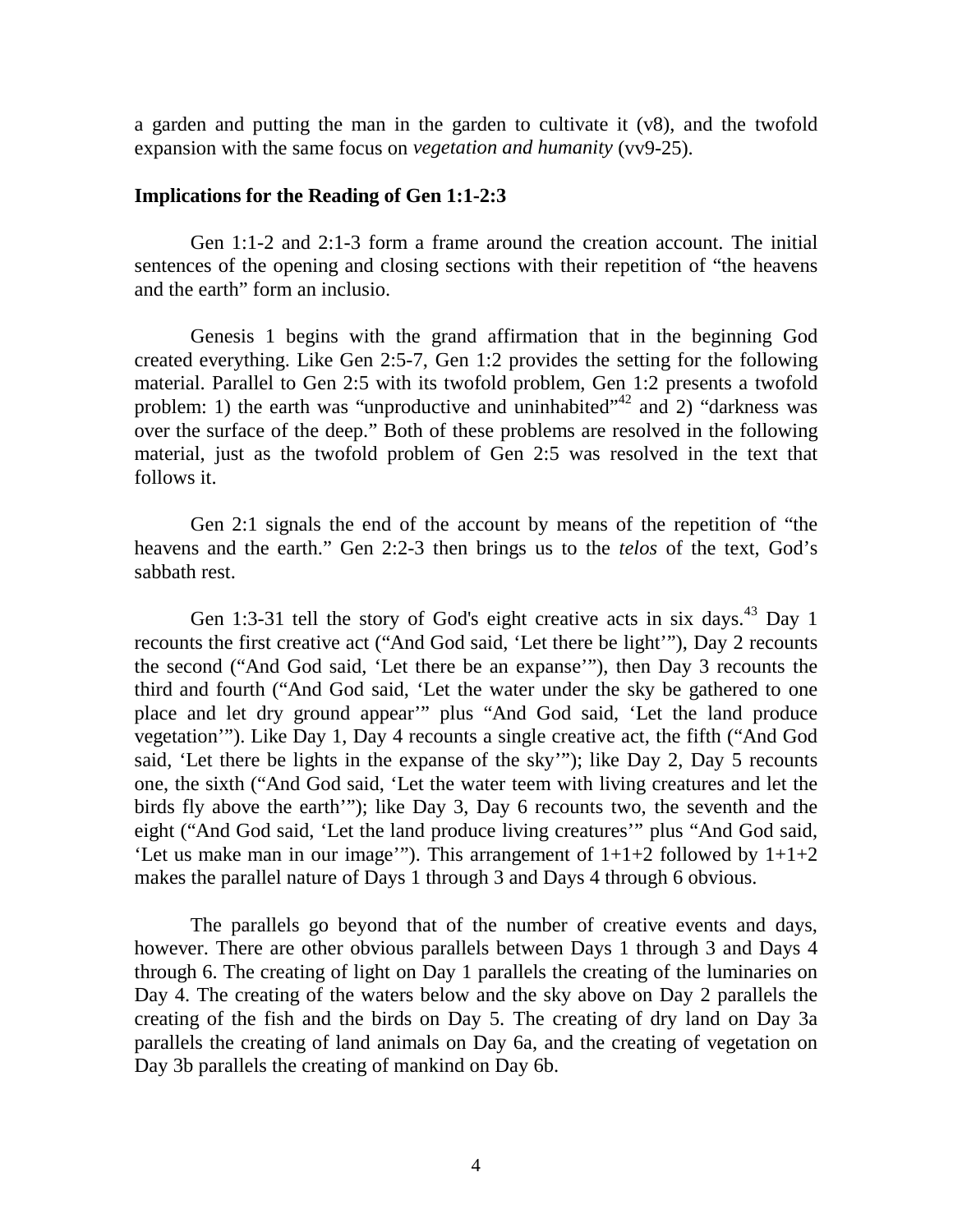It may seem that the parallelism breaks down at the end, because vegetation and mankind may not seem like much of a parallel. But when one recalls the twofold focus on vegetation and humanity in Gen 2:4-25, the parallelism becomes evident. The parallelism between vegetation and people is not only evident in the text but is highly significant for the theology of the text (see below).

The first three days find their *telos* in the creation of *vegetation* on Day 3b, and the second three days find their *telos* in the creation of *humanity* on Day 6b. Thus Gen 1:1-2:3 has the same twofold focus as Gen 2:4-25, a focus on *vegetation and humanity*. Rather than being two disparate accounts from two disparate sources, Gen 1:1-2:3 and Gen 2:4-25 form a highly integrated literary unit. Rather than being a second creation account, Gen 2:4-25 is properly read as a resumption and expansion not of Day 6 but of Days 3b and 6b taken together as a unit.

Day 3b speaks of the creation of vegetation (*dese*) in two broad kinds: "seed-bearing plants" (*eseb mazrîa zera*) and "trees that bear fruit" (*es. p<sup>e</sup>rî oseh*  $p^e r \hat{\imath}$ ).<sup>44</sup> Day 6b specifics that people are permitted to eat from both kinds of vegetation: "seed-bearing plants" (*ē séeb zōrēa zera*) and "every tree that has fruit with seed in it" (*kol-hā êş.* <sup>*a*</sup> *ŝer-bô p<sup><i>e*</sup> rî-hā êş). So Days 3b and 6b are bound together by linguistic repetition as well as by thematic conception. So too, the people of Day 6b are bound to the vegetation of Day 3b through the motif of food.<sup>45</sup>

Gen 1:3-31 is topically arranged. Granted 1) the common focus in Genesis 1 and 2 on vegetation and humanity, 2) the general parallels between Days 1 through 3, 3) the specific parallels between Days 3b and Day 6b, 4) the fact that Gen 2:4-25 resumes and expands Days 3b and 6b taken together, and 5) the topical nature of Gen 2:4-25, we should not be suprised by the suggestion that the coherent reading of Gen 1:1-2:3 (that is, the reading that coheres internally as well as externally with Gen 2:4-25) is topical rather than chronological. Such a reading is confirmed by some further details from Days 1 and 4, as well as by the theology of Gen 1:1-2:25.

The parallelism between Days 1 and 4 goes beyond the general correspondence between the creation of light on Day 1 and the creation of the luminaries on Day 4. What did God *accomplish* on Day 1 by means of the creation of light? "God divided the light from the darkness" (wayyabdēl <sup>e</sup>lōhîm bên hā ôr *ûbên hāḥōŝek*), and the result was "day" *(yôm)* and "night" *(laylâ)*. So by the end of Day 1 God had successfully divided the light from the darkness and established the sequence of day and night. Now, what was God's *purpose* in creating the luminaries on Day 4? We are given a variety of purposes, e.g., they will serve as signs and will rule the day and the night. But what is the overarching purpose? The overarching purpose is indicated by the repetition of "to divide" (*l e habdîl*) in v14 and v18, a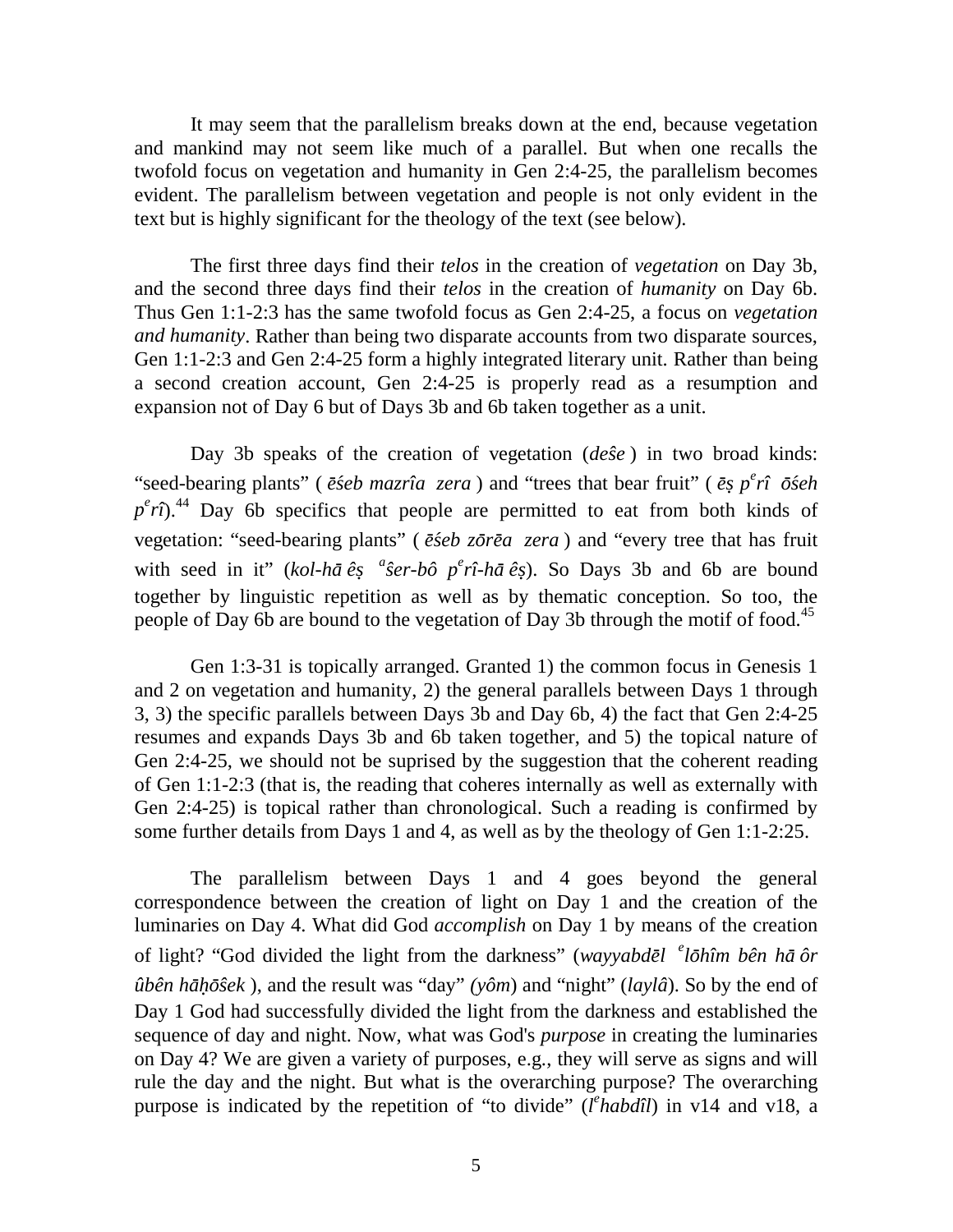repetition that forms an inclusio around Day 4. In v14 we are told that God created the luminaries "to divide the day from the night" (l<sup>e</sup>habdîl bên hayyôm ûbên *hallaylâ*). But God had already divided the day from the night on Day 1! In v18 we are told that God created the luminaries "to divide the light from the darkness" (l<sup>e</sup>habdîl bên hā ôr ûbên haḥōŝek). But God had already divided the light from the darkness on Day 1! These linguistic parallels between Day 1 and Day 4 must not be overlooked. Either God's work on Day 4 is redundant, reaccomplishing the same thing he had already accomplished on Day 1, or the accounts of God's work on Days 1 and 4 are two different perspectives on the same creative work.

> The forming and stationing of the sun, moon, and stars are attributed to day four. Their functions with respect to the earth are also stated here, first in the fiat section (Gen 1:14, 15) and again (in reverse order) in the fulfillment section (Gen 1:16-18). They are to give light on the earth and to rule by bounding light/day and darkness/night, as well as by demarcating the passage of years and succession of seasons. These effects which are said to result from the production and positioning of the luminaries on day four are the same effects that are already attributed to the creative activity of day one (Gen 1:3-5). There too daylight is produced on the earth and the cycle of light/day and darkness/night is established. $46$

The repetition of language binds the work of the Days 1 and 4 together into a single activity.

> In terms of chronology, day four thus brings us back to where we were in day one, and in fact takes us behind the effects described there to the astral apparatus that accounts for them. The literary sequence is then not the same as the temporal sequence.<sup>47</sup>

But the account of Day 4 adds information to that given on Day 1: the luminaries are the sources of the light created on Day 1, and there are subordinate purposes for the creation of the luminaries as well. In other words, Days 1 and 4 are another application of the synopsis-resumption/expansion technique employed on a variety of levels in Genesis 1 and 2. There is a consistent style of narration employed in both texts: just as Gen 2:15 is not chronologically sequential to Gen 2:8b, but is a repetition with additional information regarding the placing of the man in the garden, so Day 4 is not chronologically sequential to Day 1, but is a repetition with additional information regarding the creation of light.<sup>48</sup>

One might object that had Moses wished to represent Gen 1:14-31 as an overlay of Gen 1:3-13 he would have begun v14 with the expected  $w^e$ <sup>e</sup>lohîm amar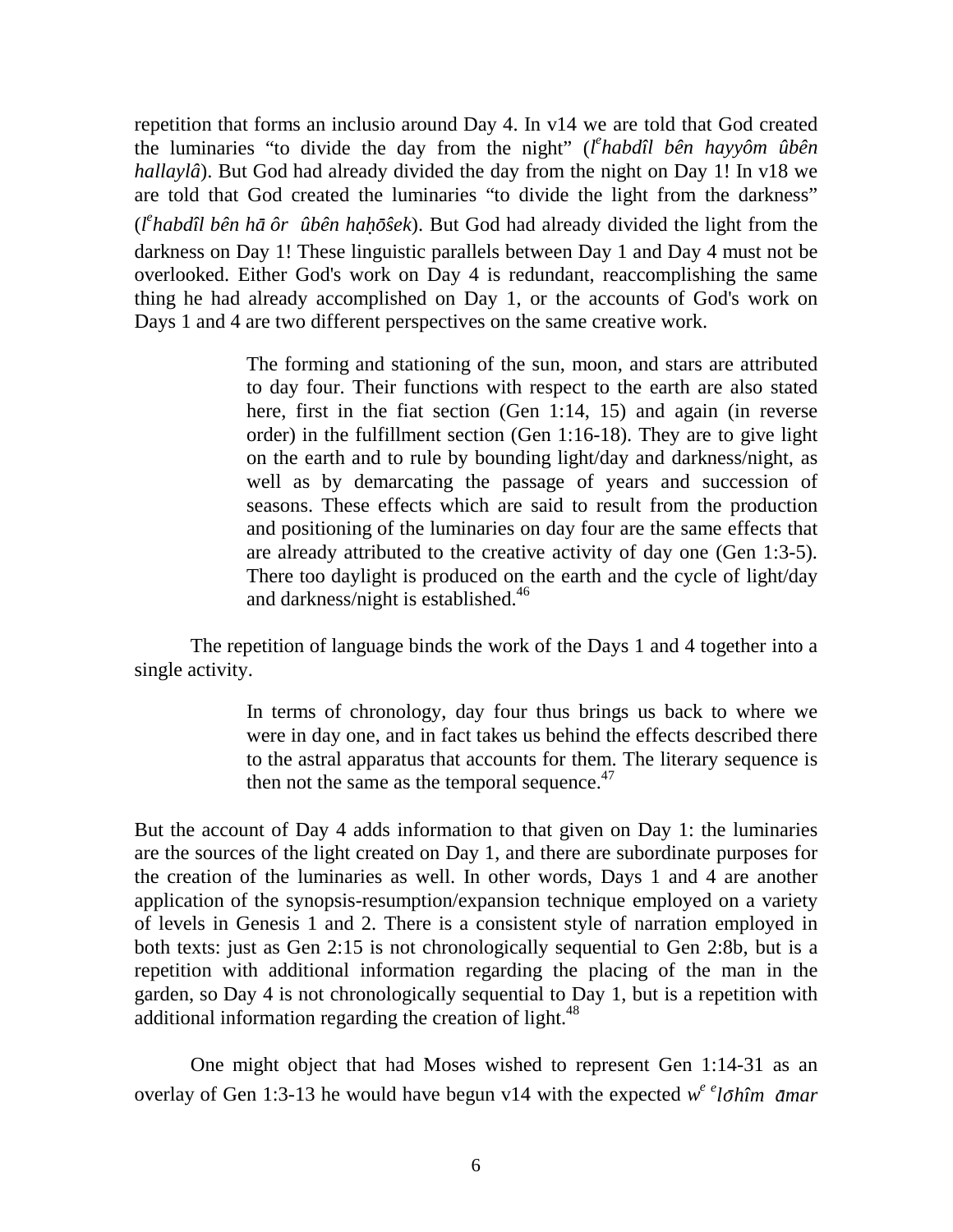(waw+subject+predicate), and that the use of the waw-relative indicates that the events of Day 4 are temporally sequential to those of Days 1 through 3. But as we have already noted, the waw-relative (here *wayyomer*) can be used for temporal overlay when either lexical repetition or knowledge of the real world signals such an overlay.49 Here both criteria are met: lexical repetitions abound between Day 1 and Day 4, and light without luminaries is not part of the real world in which the original audience lived.50

### **Summary**

Gen 1:3-31 is a coherent account of creation that has been arranged topically to focus the reader's attention on *vegetation and humanity*. This focus sets the stage for the sequel, Gen 2:4-25, which resumes and expands upon this twofold focus in a variety of ways, one in particular being the role that rain plays in the production of the vegetation that people eat. These literary conclusions have significant implications for understanding one key aspect of the theology of the text.

## **Implications for the Theology of Genesis 1-2**

The literary structure of Genesis 1 and 2 is significant for the theology of the text in a variety of ways. The primary reason for lifting the event of Day 4 to the main event-line (rather than marking it grammatically as a temporal overly) and shaping the account after the pattern of a week is clearly the sabbatical theology of the text. The theology of the Sabbath is certainly central to the theology of Gen 1:1- 2:3. In his self-published work, "Kingdom Prologue," Meredith G. Kline spells out the sabbatical theology of Gen 1:1-2:3 and its relation to the parallel arrangements of Days 1 through  $3$  and Days 4 through  $6<sup>51</sup>$  He also articulates the sabbatical theology of Gen  $1:1-2:3$  in his recent article.<sup>52</sup> Here I want on focus on a different but vitally important aspect of the text's theology by answering the question, "Why the concern with rain and the resultant vegetation that people eat?"

Who is the presumed original reader of Genesis 1-2? Assuming a late date of composition, many read Genesis 1 against the backdrop of Mesopotamian religion with a presumed post-exilic reader in view. Genesis 1 is consequently read as a theological polemic against Mesopotamian religion. What difference for the theology of the text would it make, if we presume the original reader to be a preexilic Israelite and the polemic to be against Canaanite religion?<sup>53</sup>

The dominant religious threat for pre-exilic Israel was Baalism.<sup>54</sup> "The agrarian peoples of the ancient Middle East were acutely aware of the most basic equation: water = life.<sup> $55$ </sup> So water played a major role in the theologies of ancient Near Eastern peoples. Canaan, however, was not like Egypt or Mesopotamia, where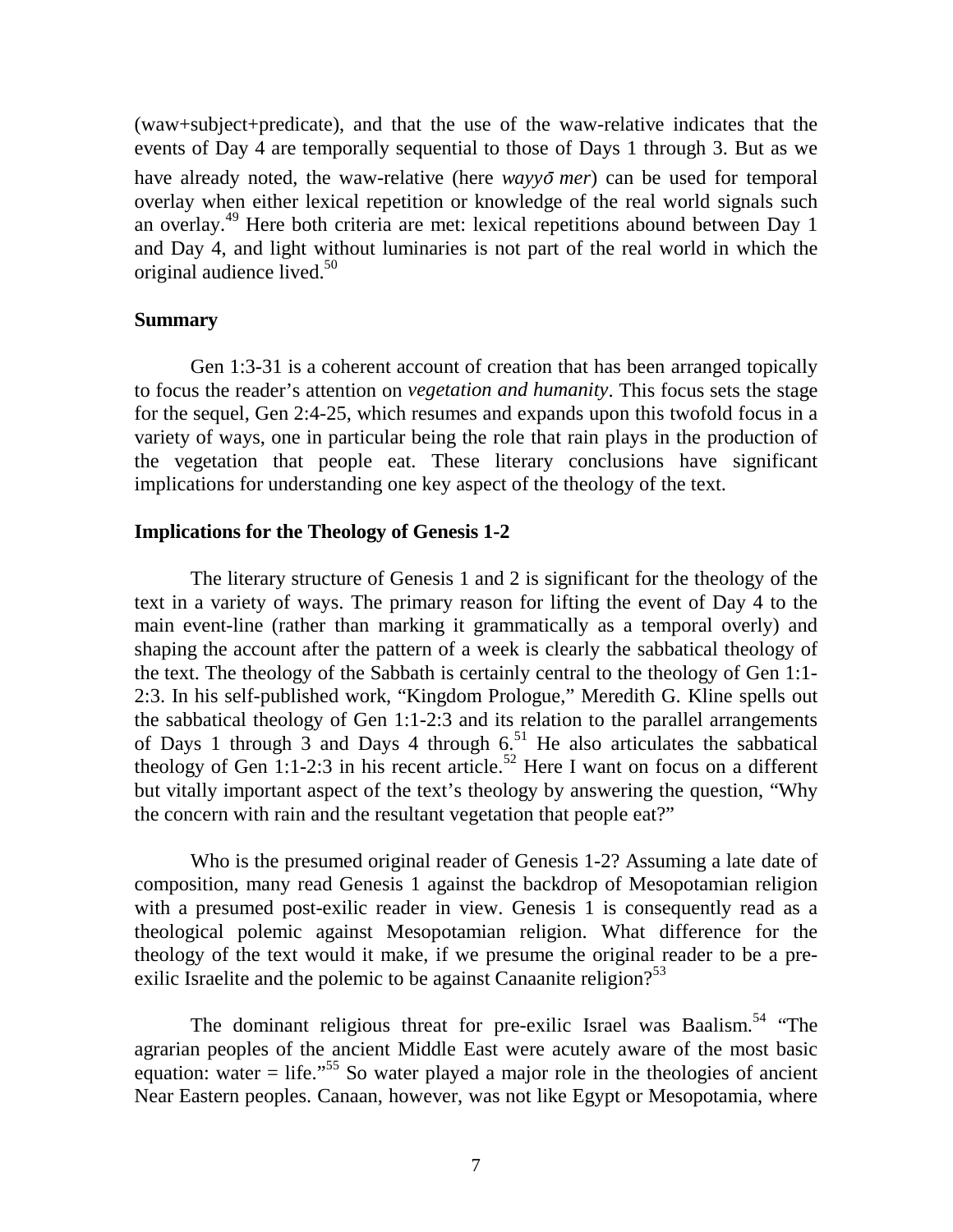agriculture was based on irrigation from rivers. Canaan was a land where agriculture was dependent on rain.  $56$ 

> The land you are entering to take over is not like the land of Egypt, from which you have come, where you planted your seed and irrigated it by foot as in a vegetable garden. But the land you are crossing the Jordan to take possession of is a land of mountains and valleys that drinks rain from heaven. (Deut 11:10-11)

Canaanite religion was consequently not concerned with river gods, as were the religions of Mesopotamia and Egypt.<sup>57</sup> The primary god of the Canaanites was Baal, "the rider on the clouds," the storm god whose rain was considered absolutely necessary for the growth of crops and hence for life itself.<sup>58</sup>

> When the Hebrew tribes left the stable environment of Egypt and headed toward the land of Canaan, they encountered a people who worshipped the storm god called Baal and his retinue. Such an encounter created a culture conflict. Israel had been led by Yahweh through the sea and the desert, but as she entered the new land, Israel asked, "Was Yahweh also the god of Canaan?" As the Israelites settled in Canaan, they were tempted to ask their Canaanite neighbors, "How does your garden grow?" Such inquiry was seen by later writers as having led to eventual apostasy and exile as Israel became idolatrous and eventually drowned in Baalism.<sup>59</sup>

This struggle against Baalism is part of the fabric of Genesis through Kings.<sup>60</sup> The contest on Mt. Carmel brought this struggle into sharp relief. The alternatives were clear: "If the LORD is God, follow him; but if Baal is God, follow him" (1 Kgs 18:21). The means of determination was clear: "The god who answers by fire—he is God" (1 Kgs 18:24). When Baal failed to answer by fire and the Lord sent fire from heaven, the conclusion was clear: "The LORD—he is God! The LORD—he is God!" (1 Kgs 18:39).

But this contest was not about which deity controlled fire. The issue at hand was, "Who controls the rain?" The struggle began with Elijah's words,

> As the LORD, the God of Israel, lives, whom I serve, there will be neither dew nor rain in the next few years except at my word. (1 Kgs 17:1)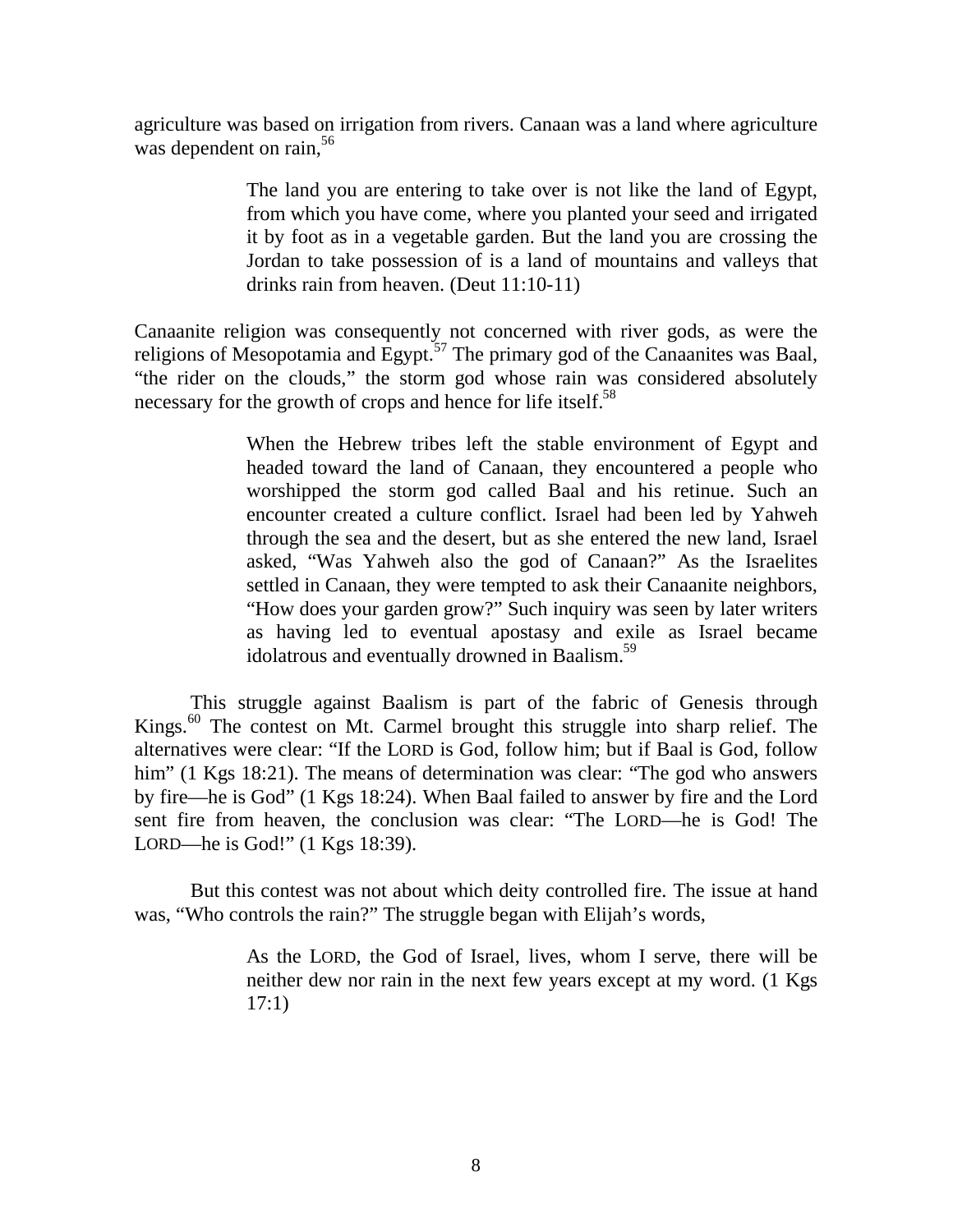And the struggle ended when the Lord God of Israel sent rain,

The sky grew black with clouds, the wind rose, a heavy rain came on…. (1 Kgs 18:45)

The polemic against Baalism is at the heart of OT covenant theology. Having quoted Deut 11:10-11 above, let me now quote those verses again in the context of a few of the verses that follow:

> The land you are entering to take over is not like the land of Egypt, from which you have come, where you planted your seed and irrigated it by foot as in a vegetable garden. But the land you are crossing the Jordan to take possession of is a land of mountains and valleys that drinks rain from heaven. It is a land the LORD your God cares for; the eyes of the LORD your God are continually on it from the beginning of the year to its end. So if you faithfully obey the commands I am giving you today—to love the LORD your God and to serve him with all your heart and with all your soul—*then I will send rain* on your land in its season, both autumn and spring rains, *so that you may gather in your grain*, new wine and oil. I will provide grass in the fields for your cattle, and you will eat and be satisfied. Be careful, or you will be enticed to turn away and worship other gods and bow down to them. Then the LORD's anger will burn against you, and he will shut the heavens *so that it will not rain* and *the ground will yield no produce*, and you will soon perish from the good land the LORD is giving you. (Deut 11:10-17; emphasis added)

The land of Canaan was not a land that just "naturally" drank in rain from the sky. It was a land that drank in rain from heaven because YHWH, Israel's God, cared for the land. Covenant loyalty to YHWH would result in rain, vegetation, and life. Worshiping other gods would result in no rain, no produce, and death. Now, what god in particular would Israel have been tempted to turn to with a view to procuring rain and the resultant vegetation? Baal, of course.

> Reading the OT, it becomes clear that it was the Baal cult that provided the greatest and most enduring threat to the development of exclusive Yahweh worship within ancient Israel. The fact that the Israelites were settled among the Canaanites, for whom the worship of Baal was so important, and that Palestine is a land utterly dependent for its fertility upon the rain, accounts for the tempting nature of this cult as well as the strength of the OT polemic against it.<sup>61</sup>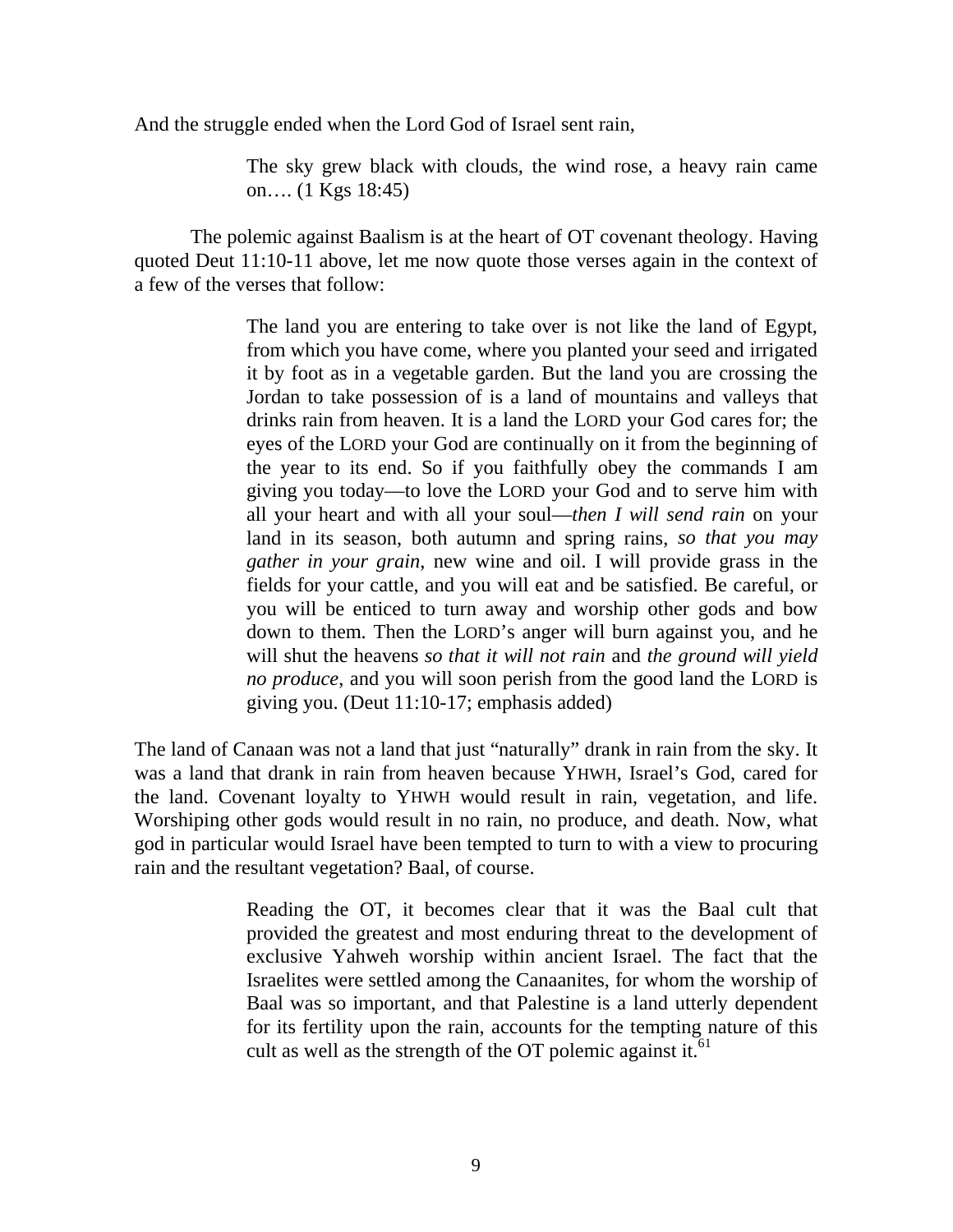The ubiquitous threat of Baalism provides the theological context in which Genesis 1-2 is to be read.

Genesis 1-2 proclaims that YHWH, the God of Israel, is the Lord of the rain, the resultant vegetation, and life. This central aspect of the message of Genesis 1-2 is embedded in the structure of the accounts. Why the twofold focus on vegetation and the people that live on that vegetation? Why even bring into consideration the lack of vegetation owing to a lack of rain? Is this simply geographical decoration?

No, for the Book of Genesis serves as the prolog to the history of Israel.<sup>62</sup> Genesis makes the point that the God of the nation of Israel is the God of Abraham, Isaac, and Jacob (Genesis 12-50), and that the God of Abraham, Isaac, and Jacob is the Creator of the heavens and the earth (Genesis 1-11). The God of Israel is the Creator. From the beginning the God of Israel, not Baal, has been the provider of the rain that is the prerequisite of life. *YHWH God of Israel has been the Lord of the rain from the beginning!* Redemptive theology, as exemplified in texts like Deut 11:10-17 and 1 Kings 17-18, is rooted in the creation theology of Genesis 1-2. Redemption is rooted in creation. YHWH God of Israel claims to be the true and living God, the God whom Israel must serve to the exclusion of all rival deities, Baal in particular. This claim is most deeply rooted in the fact YHWH God of Israel created all things by his powerful word (Ps 33:6), including the sending of the very first rains in the beginning, and has ever since sustained all things by his powerful word (Heb 1:3), including the sending of all rains subsequent to the beginning.

# **Conclusion**

One central aspect of the kerygmatic message of Genesis 1-2 is now clear: Not Baal but *"The LORD—he is God! The LORD—he is God!"* This is true simply *because it had rained*. 63

 <sup>30</sup>S.R. Driver, *A Treatise on the Use of the Tenses in Hebrew: And Some Other Syntactical Questions* (2nd ed.; Oxford: Clarendon, 1881) 80. See also Waltke and O'Connor, *Syntax*, 33.2.1a.

<sup>&</sup>lt;sup>31</sup>Randall Buth, "Methodological Collision Between Source Criticism and Discourse Analysis: The Problem of 'Unmarked Temporal Overlay' and the Pluperfect/Nonsequential *wayyiqtol*," *Biblical Hebrew and Discourse Linguistics* (ed. Robert D. Bergen; Dallas, TX: Summer Institute of Linguistics, 1994) 138.

<sup>32</sup>See Buth, "Collision," 140, and Niccacci, *Syntax*, 35-41. See also C. John Collins, "The Wayyiqtol As 'Pluperfect': When and Why," *TB* 46 (1995) 118.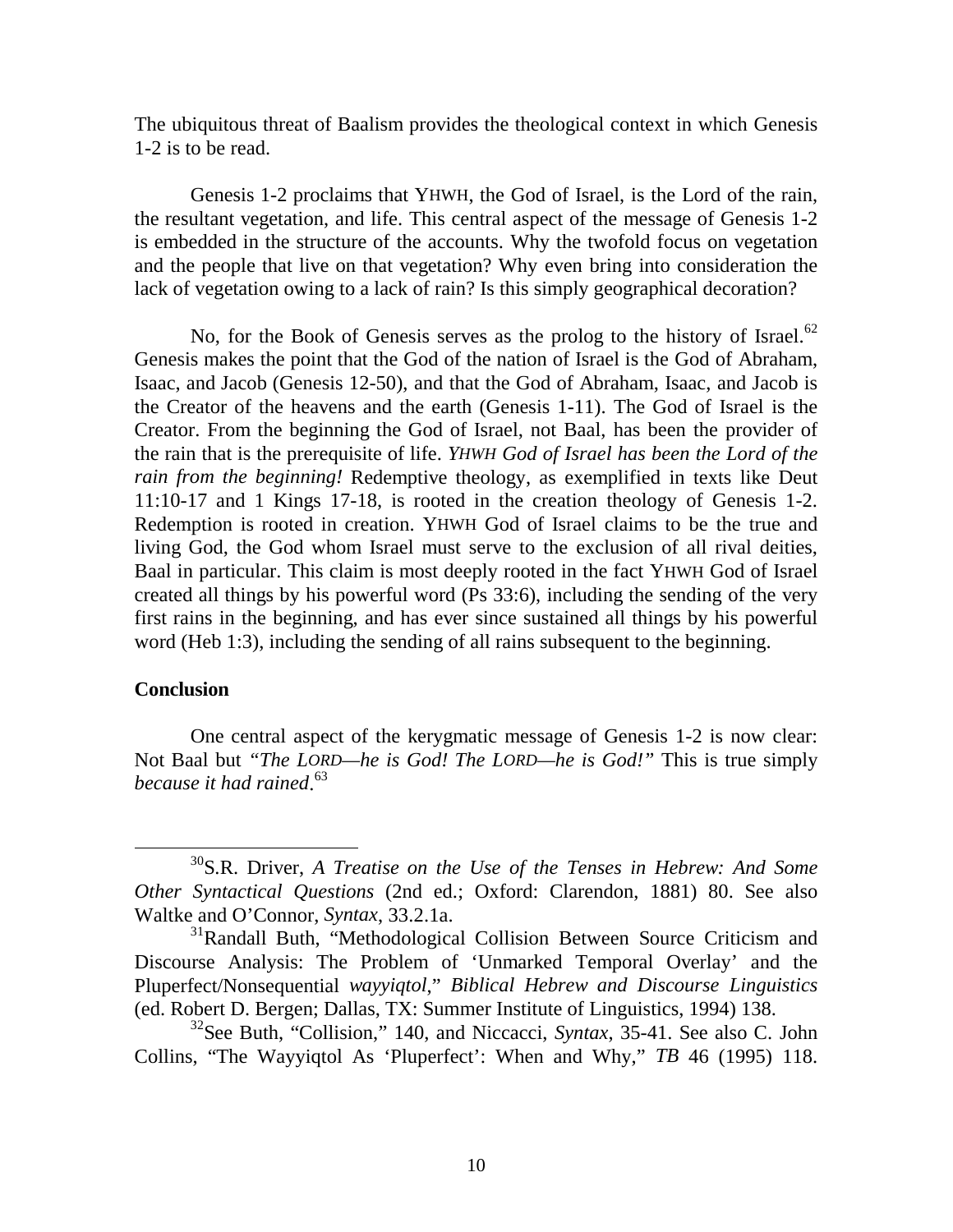Sequence would have been expressed by the waw-relative, wayyes ; see Joüon and Muraoka, *Grammar*, §159d-e.

-

<sup>33</sup>*NASB*. The same sense is found in the *KJV*, *NKJV*, *1901 ASV*, *RSV*, and *NRSV*.

<sup>34</sup>See Collins, "Wayyiqtol," 135-40, for a discussion of the issue in general and his application to Gen 2:19 in particular. The waw-relative can be used for the pluperfect in a limited set of environments: when there is lexical repetition or when knowledge of the real world leads to the conclusion that an explanation of a previous event or situation is being provided; see Buth, "Collision," 147. Buth, "Collision," 148-49, argues that Gen 2:19 does not meet the criteria for temporal overlay. See also Waltke and O'Connor, *Syntax*, 33.2.3 for a general discussion.

 $35$ Using the waw-relative for the pluperfect in stead of the usual constructions (waw+subject+predicate or the perfect in a relative clause) serves to elevate the material to a main-line situation in the narrative, rather than demoting the material to a subordinate level; see Buth, "Collision," 148. An author may use the unexpected waw-relative form for a variety of reasons. Collins, "Wayyiqtol," 139, argues that the communicative effect in Gen 2:19 is to emphasize the anthropocentric nature of the story. A better explanation seems to be that introducing the forming of the animals at this point creates dramatic tension by raising the question, "Will a suitable helper for the man be found among the animals?" The answer is, "But for the man, no suitable helper was found!" (v20b). Then, after this dramatic delay, the suitable is helper is made, and the man exclaims,

" $z\bar{o}$  *t* (This one [as opposed to the previous animals])! *happa am* (This time [as opposed to the previous parade])!"  $(v23)$ .

<sup>36</sup>*NASB*. The same sense is found in the *KJV*, *NKJV*, *1901 ASV*, *RSV*, and *NRSV*.

<sup>37</sup>*NASB*. The same sense is found in the *KJV*, *NKJV*, *1901 ASV*, *RSV*, and *NRSV*.

38Herbert Chanan Brichto, *Toward a Grammar of Biblical Poetics: Tales of the Prophets* (Oxford: Oxford University, 1992) 13-19.

39Ian Hart, "Genesis 1:1-2:3 As a Prologue to the Book of Genesis," *Tyndale Bulletin* 46 (1995) 315-36, and Kline, "Space,"11.

40See Meredith G. Kline, "Genesis," *The New Bible Commentary* (ed. D. Guthrie and J. A. Motyer; 3rd ed. Grand Rapids: Eerdmans, 1970) 83, and Sarna, *Genesis*, 16-17.

 $^{41}$ I understand Gen 2:5 as having a global reference that would parallel the situation prior to Days 3b and 6b, i.e., before God created vegetation (Day 3b) and people (Day 6b); see below.

 $42^2$ Bruce K. Waltke, "The First Seven Days: What Is the Creation Account Trying to Tell Us?," *CT* (August 12, 1988) 43 and Cassuto, *Genesis*, 22, argue against over interpreting this phrase as having two distinct referents. But Tsumura,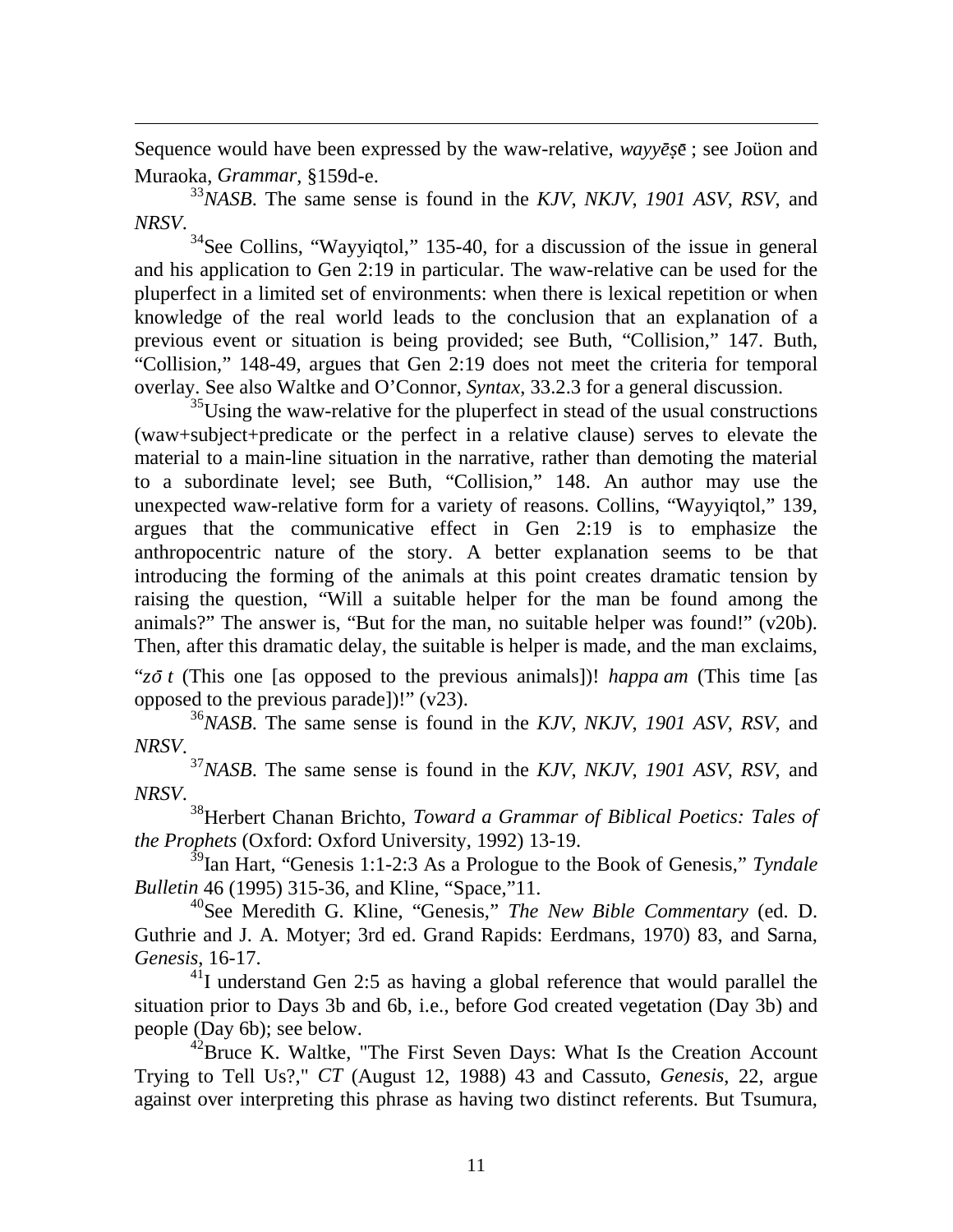*Earth*, 17-43, has made a compelling case for understanding the phrase to refer to the *earth* as *unproductive* and *uninhabited*; note that at the end of Day 3 the earth is productive ("The *earth* produced vegetation;" 1:12), and at the end of Day 6 the earth is inhabited ("And God said, 'Let the *earth* produce living creatures;" 1:24), and thus the problem of the earth being "unproductive and uninhabited" has been resolved in a symmetrical way. The topic of another paper would be to trace this protology of "unproductive and uninhabited" through the typology of Israel as the new people in the new fertile land to the eschatology of the new creation inhabited by a people no one can number.

 $^{43}$ For a schematic presentation of this well known point see Henri Blocher, *In the Beginning: the Opening Chapters of Genesis* (Downers Grove: InterVarsity, 1984) 54-55.

44Whereas Gen 1:11-13 divides all vegetation into two general groups (nontrees and trees), Gen 2:5 divides all vegetation into two other groups (uncultivated and cultivated); both divisions are based on ordinary observation. It is clear by this point, moreover, that Gen 2:5 interfaces with Gen 1:1-2:3 at the end of Day 3a (when there was *eres* but no vegetation) and the end of Day 6a (when there was no man); see David Toshio Tsumura, "Genesis and Ancient Near Eastern Stories of Creation and Flood: An Introduction," *I Studied Inscriptions From Before the Flood: Ancient Near Eastern, Literary, and Linguistic Approaches to Gen 1-11* (ed. Richard S. Hess and David Toshio Tsumura; Winona Lake, IN: Eisenbrauns, 1994) 28-29, who situates Gen 2:5 at Gen 1:9-10, when the waters were cleared from the land but there was not yet any vegetation, but does not see the connection with Day 6b.

 $45$ The man and the woman being permitted to eat from the trees in Genesis 1 is an obvious setting of the stage for Gen 2:16-17, where prohibition regarding eating from the tree of the knowledge of good and evil is added to permission regarding eating from other trees; see Kline, "Space," 11.

 $46$ Kline, "Space," 7-8.

<sup>47</sup>Kline, "Space," 8.

-

<sup>48</sup>A rarely discussed but important text that bears on the question of a chronological reading of Genesis 1 is Job 38:4-7,

<sup>4</sup>Where were you when I laid the earth's foundation?

Tell me, if you understand.

<sup>5</sup>Who marked off its dimensions? Surely you know!

Who stretched a measuring line across it?

<sup>6</sup>On what were its footings set,

or who laid its cornerstone—

 $\alpha$ <sup>7</sup> while the morning stars sang together

and all the angels shouted for joy?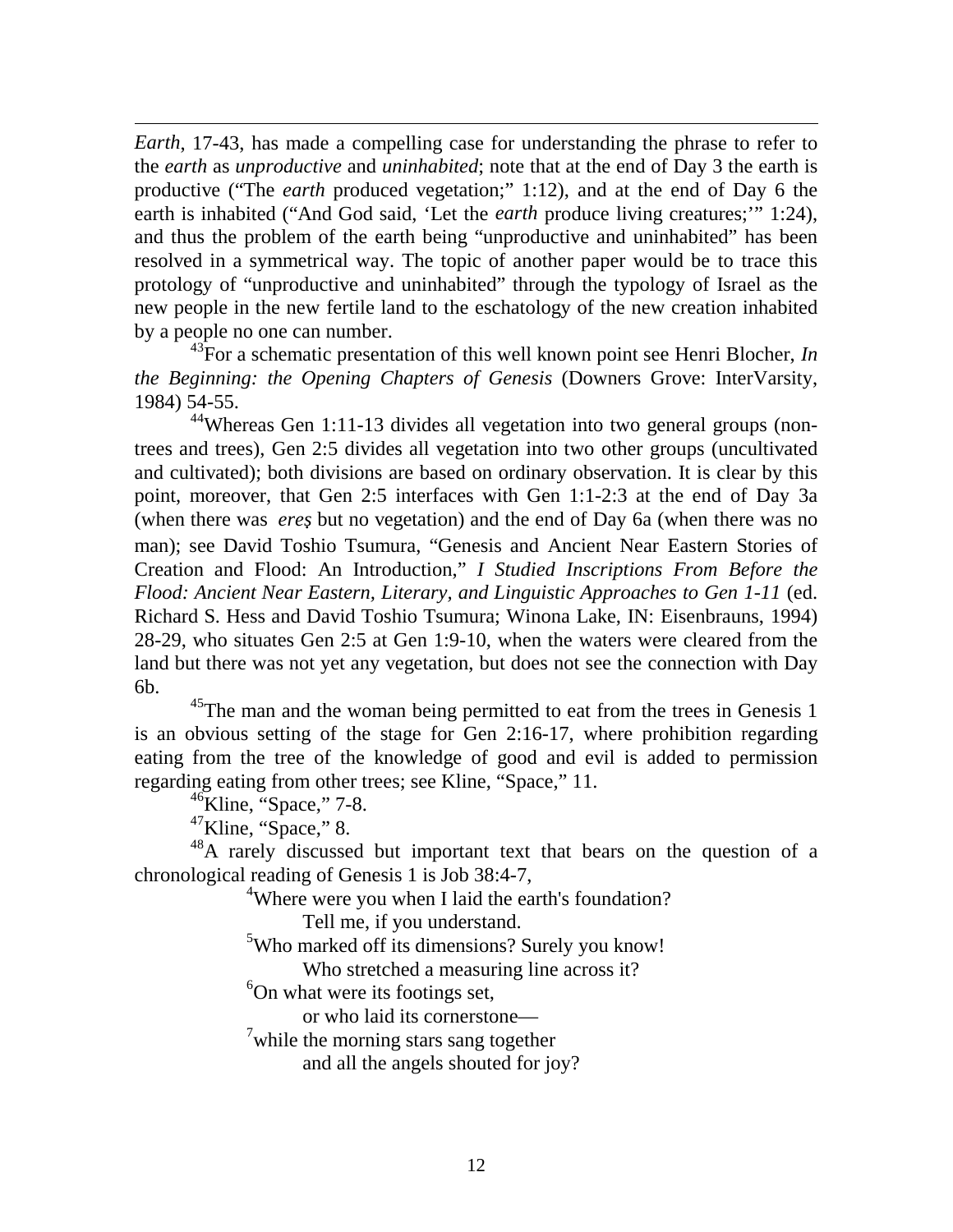This text assumes the creation of the stars before the founding of the earth and before the separation of the seas and dry land; see Ps 104:5-9 for this same architectural picture of the founding of the earth and the separation of the seas and dry land. Job 38-39 should give us all pause, if we think we fully comprehend God's ways at the time of creation.

 $^{49}$ Buth, "Collision," 147.

-

 $50$ The objection that supernatural light (e.g., the light of God's glory as in Rev 21:5) is in view in Days 1 through 3 has been adequately countered by Kline's argument that such an interpretation "distorts the eschatological design of creation history, according to which the advent of God's Glory as the source of illumination that does away with need for the sun awaits the Consummation" ("Space," 9); see footnote 30 where Kline points out that in the consummation there will be light from the Glory and not from the sun, but that this is also joined with the absence of night, a situation that clearly does not pertain to Days 1 through 3, thus undermining the attempt to use Rev 22:5 to explain the light without luminaries of Days 1 through 3.

51Meredith G. Kline, "Kingdom Prologue," 26-32; see also Hart, "Prologue," 315-6, 324-30.

 $52$ Kline, "Space," 10-11.

 $53$ I am not the first to suggest a Canaanite background for Genesis 1-2. In *God's Conflict with the Dragon and the Sea* (Cambridge: Cambridge University Press, 1985), John Day read Genesis 1 as a demythologized Canaanite *Chaoskampf*: "In so far as *tehom*'s mythological background is concerned this is not Babylonian at all, but rather Canaanite..." (p50) and "The wind of Gen 1:2 derives ultimately from the wind of Baal employed against the sea monster" (p53). In "The Canaanite Background of Gen I-III," *VT* 10 (1960), F.F. Hvidberg said, "At the back of the narrative is the prophet's struggle against baal. It is against him the story fights" (p286) and "My aim has been to call attention to what they [Gen 1 and 2] have in common: a glimpse of the life-and-death struggle with Baal of the Canaanites for the soul of Israel" (p294). In "Interpreting the Creation and Fall Story in Gen 2-3," *ZAW* 93 (1981), N. Wyatt said, "We may then accept F.F. Hvidberg's general theory that the story is intended as a polemic against Canaanite religion, with the proviso that it is the cult of El and Asherah and not that of ba`al which is attacked" (p19).

54John Day, "Baal," *The Anchor Bible Dictionary* (ed. David Noel Freedman; 6 vols.; New York: Double Day, 1992) 1.547.

55Fred E. Woods, *Water and Storm Polemics Against Baalism in the Deuteronomic History* (New York: Peter Lang, 1994) 1.

56Yehuda Karmon, *Israel: A Regional Geography* (London: John Wiley & Sons, 1971) 27, says of Israel, "Rainfall is the decisive climatic factor in the physical existence of population and for plant life and agriculture."